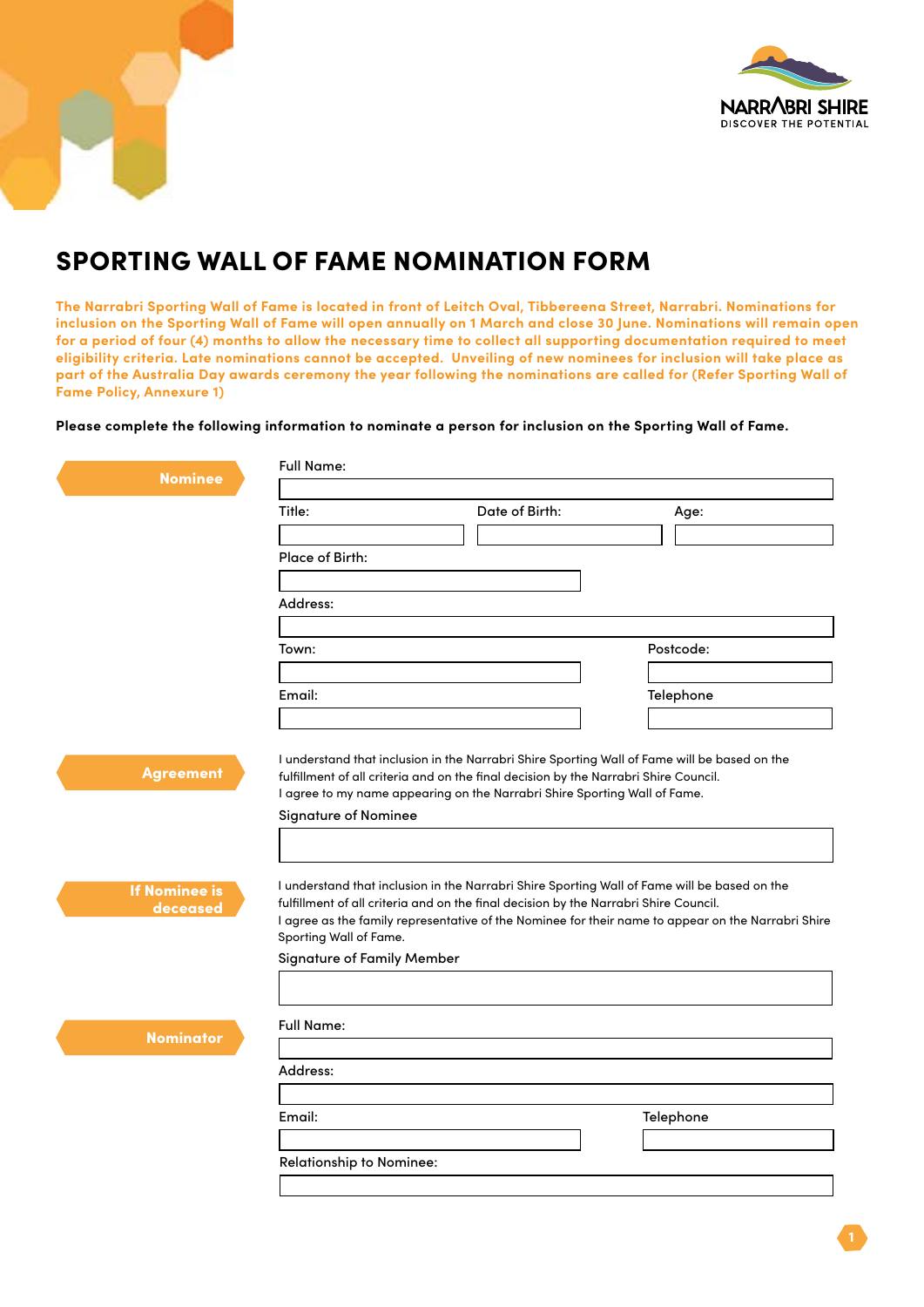

(or their family member's approval if the nominee is deceased.)

Total number of pages including this nomination form is: